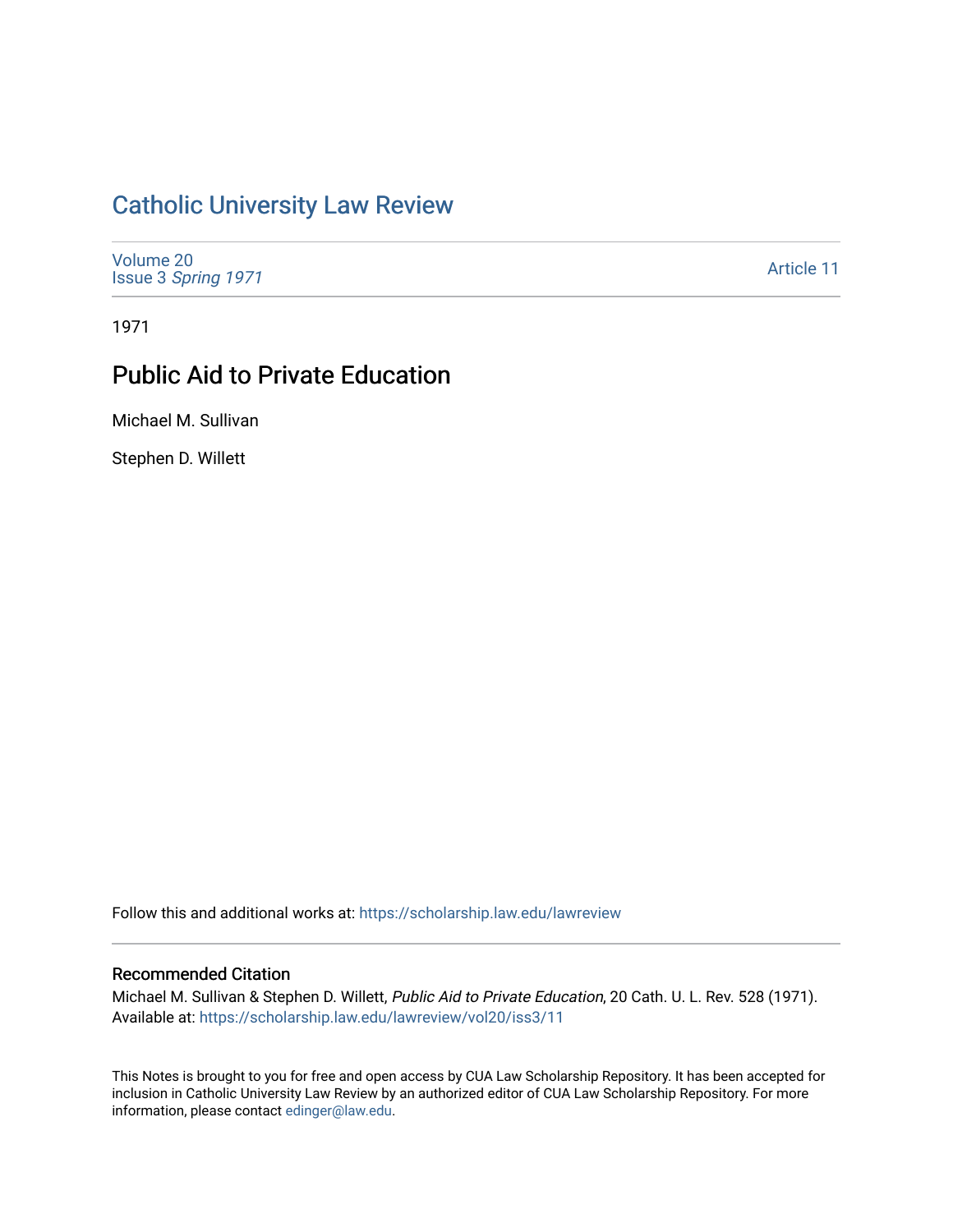### Public Aid to Private Education

The American education system is presently faced with an economic crisis. Since private schools cannot afford to continue operations, they are closing at an alarming rate.' In his Congressional Message on Education Reform President Nixon stated that **"[i]n** the past two years, close to a thousand non-public elementary and secondary schools closed and most of them displaced students enrolled in local public schools."<sup>2</sup> To absorb a large number of private school pupils government aid to construct new public schools will be necessary.<sup>3</sup> The only real alternative to closing private schools is public financing.<sup>4</sup> Although this approach is less expensive than building new public schools, it involves serious constitutional obstacles, *i.e.,* the establishment and free exercise clauses of the first amendment. 5 Three cases before the Supreme Court provide a unique opportunity to consider

4. This is not to say that aid is not currently given to all schools, public and private. Among the most important federal programs providing secular assistance at the elementary and secondary level are: National School Lunch Act, 42 U.S.C. §§ 1752, 1755, 1758, 1761 (Supp. V, 1970); National Defense Education Act of 1958, 20 U.S.C. **§§** 403-602 (Supp. V, 1970); Manpower Development and Training Act of 1962, 42 **U.S.C. §§** 2571-2626 (Supp. V, 1970); Economic Opportunity Act of 1964, 42 U.S.C. **§§** 2701-2994 (Supp. V, 1970); and the Elementary and Secondary Education Act of 1965, 20 U.S.C. **§§** 236-44(a) (Supp. V, 1970).

On the collegiate and university level Congress has enacted the following statutes under which both public and non-public institutions are eligible: National Science Foundation Act of **1950,** 42 **U.S.C. §§** 1861-82 (Supp. V, 1970); College Housing Amendments of 1955, 12 U.S.C. **§§** 1749-49d, (Supp. V, 1970), *amending* 12 U.S.C. **§§** 1749-49d (1964); Higher Education Facilities Act of 1963, 20 U.S.C. **§§** 707-58 (Supp. V, 1970); National Foundation on the Arts and Humanities Act of 1967, 20 U.S.C. **§§** 1091-1119c-4 (Supp. V, 1970); Library Services and Construction Amendments of 1966, 20 U.S.C. **§§** 35-58 (Supp. V, 1970).

5. U.S. **CONST.** amend. I which states:

Congress shall make no law respecting an establishment of religion, or prohibiting the free exercise thereof; or abridging the freedom of speech, or of the press; or the right of the people peaceably to assemble, and to petition the Government for a redress of grievances.

<sup>1.</sup> In 1965 there were 10,879 Catholic elementary schools in the United States with 4,492,107 pupils enrolled. In 1969 the number of elementary schools declined to 10,338 and the number of pupils to 3,902,487. NATIONAL CATHOLIC EDUCATION Asso-**CIATION,** CATHOLIC EDUCATION TODAY: **AN** OvERvIEw app. 1 (1969).

<sup>2.</sup> H.R. Doc. No. 91-267, 91st Cong., 2d Sess. 2 (1970).

**<sup>3.</sup>** The increase in money attributable to the enrollment in New York public schools of former Catholic school students is estimated at more than one hundred million dollars for the 1969-70 academic year. NATIONAL CATHOLIC EDUCATION ASSOCIA-TION, CATHOLIC EDUCATION TODAY: AN OVERVIEw app. **1** (1969).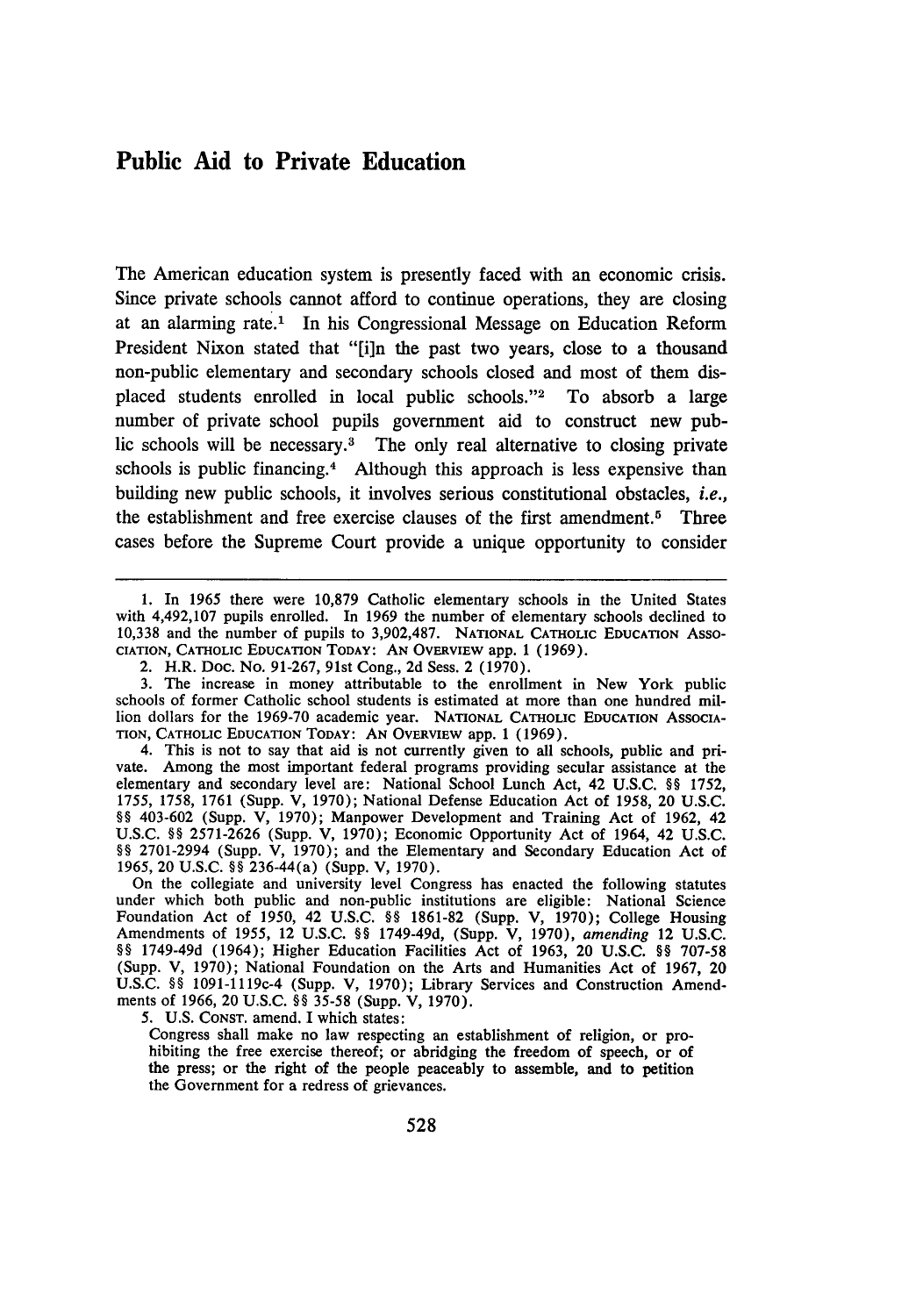the constitutionality of public aid to private schools. In *DiCenso v. Rob*inson 6 a three-judge district court declared Rhode Island's Salary Supplement Act<sup>7</sup> unconstitutional. In *Lemon v. Kurtzman*<sup>8</sup> a similar statutory court upheld the constitutionality of Pennsylvania's Nonpublic Elementary and Secondary Education Act.9 Finally, in *Tilton v. Finch'0* the district court upheld the constitutionality of the federal Higher Education Facilities Act of 1963.11 This article will examine prior decisional law in order to define and apply a test to these three cases which could solve this economic crisis without rendering the first amendment hollow.

#### *Neutrality*

Although attempts to define the boundaries of the establishment clause are exemplified by sundry theories, $12$  the Supreme Court has never waivered

7. R.I. **GEN.** LAWS **ANN.** §§ 16-51-1 to 16-51-9 (1956).

10. 312 F. Supp. 1191 (D. Conn.), prob. juris. noted, 399 **U.S.** 904 (1970). Pursuant to Fed. R. Civ. P. 25 Secretary of HEW Richardson has been substituted for former-Secretary Finch.

**11.** 20 U.S.C. §§ 701-57 (1964).

12. Some proponents of public aid to private schools cite the "child benefit" theory. That is, any financial aid must be used for those items which have a direct, primary benefit to the child. For a general discussion of this theory see Survey, Church-State: A Legal Survey-1966-68, 43 NoTRE **DAME LAw.** 684, 734 (1968). See generally Cushman, Public Support of Religious Education in American Constitutional Law, 45 ILL. L. REV. 333 (1950). Proponents of this theory believe any indirect benefit to the institution is irrelevant as long as the aid directly benefits the child. The source of this doctrine is Everson v. Board of Educ., 330 U.S. 1 (1947) which dealt with the con- stitutionality of a New Jersey statute authorizing funds to the parents of Catholic school students for the cost of sending the children to school on the public bus transportation system. The Court upheld the statute. However, it must be noted that Everson is not a direct-aid situation since the benefits flow to the parents and/or child instead of the religious institution.

The most serious flaw in the child benefit theory is that it could be used to circumvent the establishment clause. For example, a state might give a child a direct grant covering the cost of his private religious education. By claiming such grant to be valid under the child benefit theory, the state renders meaningless the constitutional prohibitions against public aid to religious institutions.

Closely aligned with the child benefit theory is the "voucher theory" or the "purchase of secular services theory." See National Catholic Reporter, Oct. 16, 1970, at 6, col. 1 (Fall Educ. Supp.). Under this plan the government gives money directly to the parents who then purchase their children's education wherever they wish. This doctrine falls into the same quagmire as the child benefit theory.

The "quasi-public" argument for public aid to private schools is based on Pierce v. Society of Sisters, 268 U.S. 510 (1925). The supporters of this doctrine say that since the private schools are "public" for the purpose of compulsory attendance laws, they should be designated as "public" for the purpose of receiving governmental aid. It is argued that the private schools have a right to this aid. Drinan, The Constitutionality of Public Aid to Parochial Schools, in **THE WALL BETWEEN CHURCH AND STATE** 56 (D. Oakes ed. 1963). This argument fails. Attendance is very different from the right to receive aid. If all religious schools had a right to receive aid there would be

<sup>6. 316</sup> F. Supp. 112 (D.R.I.), prob. juris. noted, 399 U.S. 918 (1970).

<sup>8. 310</sup> F. Supp. 35 (E.D. Pa.), prob. juris. noted, 397 U.S. 1034 (1970).

**<sup>9.</sup>** 24 PA. **STAT.** §§ 5601-09 (Supp. 1969).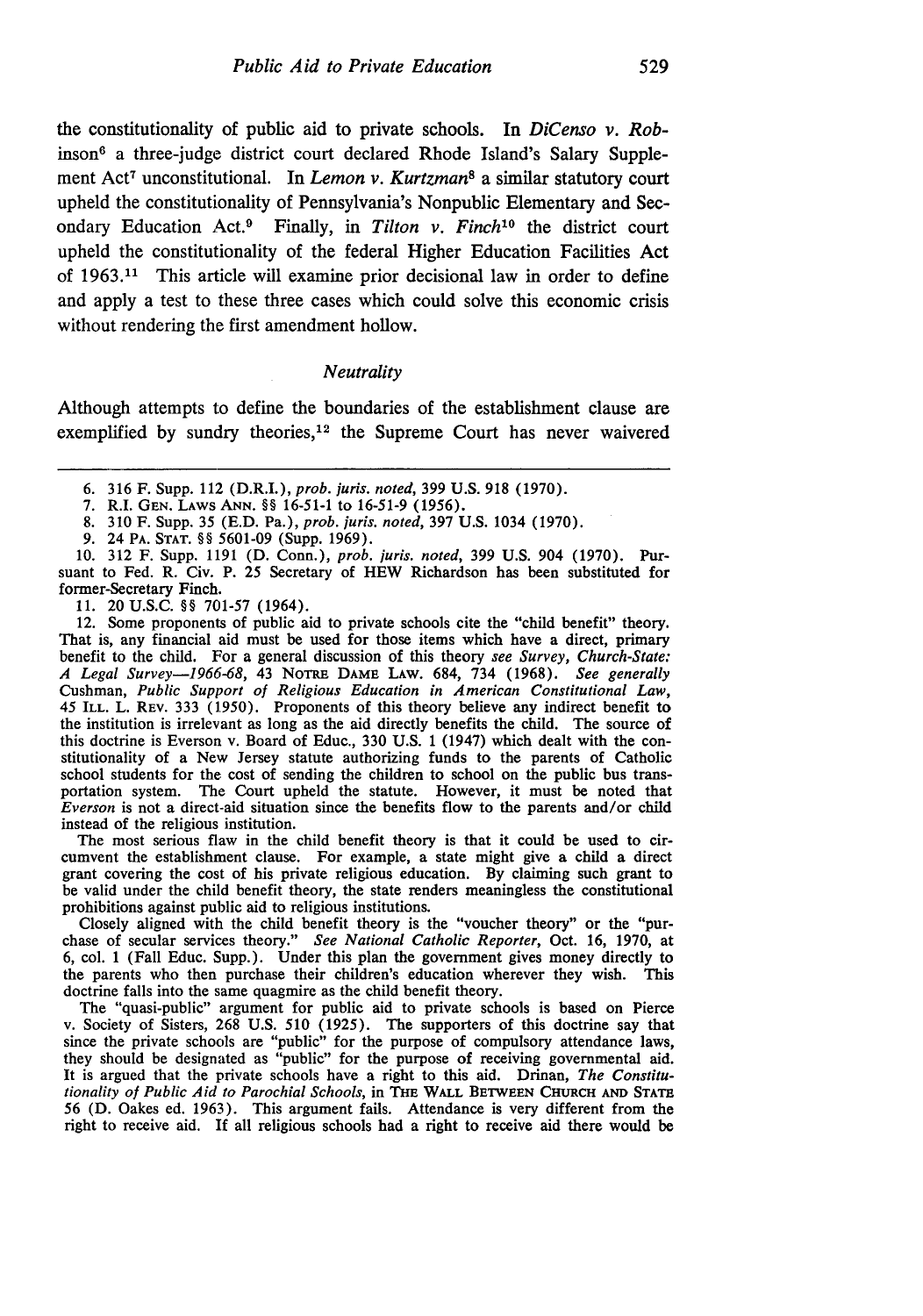from the theory of neutrality. The Court defined neutrality in *Everson v. Board of Education:13*

That Amendment [First] requires the state to be a neutral in its relations with groups of religious believers and non-believers; it does not require the state to be their adversary. State power is no more to be used so as to handicap religions than it is to favor them.<sup>14</sup>

Since the neutrality theory has consistently been applied to all church-state relations, the question presented is whether governmental aid to private schools adheres to this theory.

Neutrality means that religion must neither be advanced nor inhibited. In *Abington School District v. Schempp<sup>15</sup>* the Supreme Court formulated its "purpose and primary effect" test-to determine neutrality, *i.e.*, whether the

Horace Mann League v. Board of Pub. Works, 242 Md. 645, 220 A.2d 51 *cert. denied,* 385 U.S. 97 (1966) questioned state aid to private colleges. The Maryland state court devised several criteria for determining and evaluating the sectarian nature of the defendant colleges. The case does not have a statutory or decisional basis in American law. *See* Drinan, *Does State Aid to Church-Related Colleges Constitute an Establishment* of *Religion?-Reflections on the Maryland College Cases,* 1967 **UTAH** L. REV. 491. The most serious defect in this approach is its operational impracticality. The six general criteria plus their subheadings total an unwieldy twenty principles to determine the sectarian or secular nature of the college. In reality this is an attempt to assign weighted numbers to these criteria and with a magic combination arrive at the sectarian or secular determination. Such an evaluation must be done on an individual school by school basis and each school must be studied in depth. Thus, the *Horace Mann* approach presents a constitutional test which is wholly unmanageable.

Some opponents of aid to religious schools base their objections on the "permeation theory." They believe that any course taught in a sectarian institution will be permeated with religion. The inherant nature of the institution will cause this inescapable result and the nature of the institution will permeate the thoughts and philosophies of the teachers. This theory is unrealistic. Some subjects, *e.g.,* physical education, mathematics, and foreign language do not lend themselves to an infusion of religion and to assume they are inherently religious is unfair. This theory will be discussed more fully in the text.

The theory advocated by the most ardent opponents of public aid is "absolutism." For a discussion of absolutism *see* Gordon, *Aid to Parochial Schools-Unconstitutional*, in THE WALL BETWEEN CHURCH AND STATE 81, 83 (D. Oakes ed. 1963). The "absolutists" argue that any public act which advances religiously affiliated institutions no matter how incidental or indirect is prohibited b very concept of neutrality necessarily recognizes that there will be some relationships between church and state. Neutrality only forbids those which advance or inhibit religion.

13. 330 U.S. 1 (1947).

14. *Id.* at 18.

15. 374 U.S. 203 (1963). The Court, speaking through Mr. Justice Clark, declared: The test may be stated as follows: what are the purpose and the primary effect of the enactment? If either is the advancement or inhibition of religion then the enactment exceeds the scope of legislative power as circumscribed **by** the Constitution. That is to say that to withstand the structures of the Estab-

no first amendment problems. This theory begs the first amendment question. In *Pierce* the Court emphasized that the Constitution does not infringe on the rights of parents to send their children to private schools, but said nothing about forcing aid to these schools.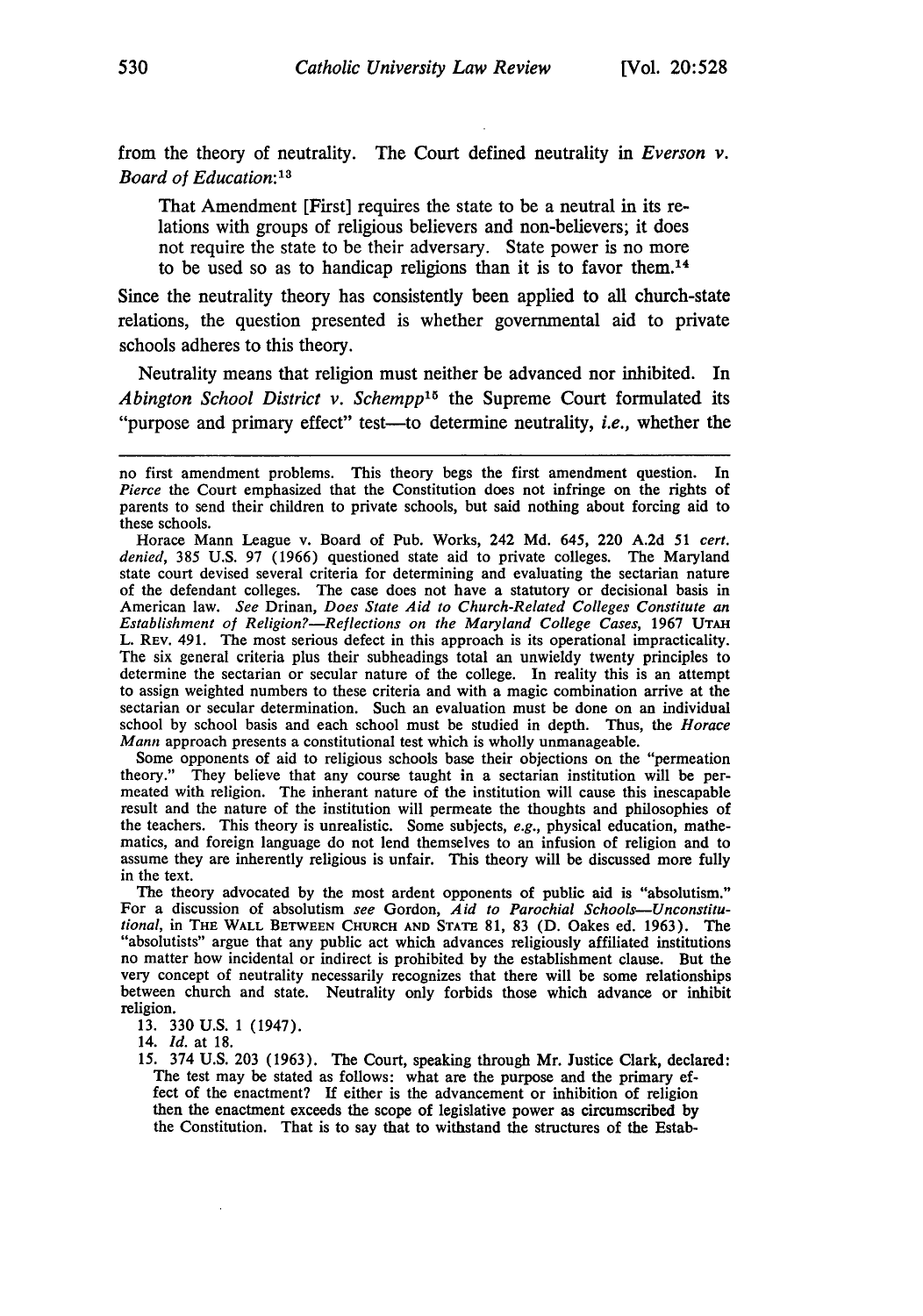statute's purpose and effect is secular. All agree that the general purpose of a statute may be determined by looking to the stated purpose found on its face. This is a valid procedure. But the statute must be examined in its entirety to determine whether a religious purpose has been disguised in secular words. In effect, the statute's legislative motivation must be analyzed to determine its specific purpose.

Many methods of determining effect have been advanced. One method is "permeation," *i.e.,* whether the publicly funded program is permeated with religion. If the program is permeated then the effect is sectarian and the public aid unconstitutional. On the surface this method appears plausible. However, the difficulty is that permeation can not be measured. One approach to permeation assumes its presence in private schools based on the nature of the institution. This imposes a burden upon the institution to prove the absence of permeation. But one who assumes that permeation is so vast that it advances religion is being neither neutral nor realistic since many school subjects defy such permeation despite the religious nature of the institution.<sup>16</sup>

Another approach assumes that no permeation is present. This approach is adhered to by proponents of aid to education. The burden of proving permeation is then switched to the opponents of public aid. But this approach is also unrealistic for concededly there are many instances when permeation is obviously present, though difficult to measure.

Another method to measure primary effect, termed "absolutism," is that any effect which aids religion violates the establishment clause. However, as the Supreme Court has stated, incidental benefits to religion are not unconstitutional per se.<sup>17</sup> This is not to say that all incidental benefits are

The purpose and primary effect test culminated in *Schempp.* In Board of Educ. v. Allen, 392 U.S. 236 (1968) the Court dispelled any belief that this was not the proper constitutional test of neutrality. *Allen* was a challenge to the New York State textbook law. The Court measured the constitutionality of this law by asking what is its purpose and primary effect. The Court further stated that any incidental effects which aid religious institutions do not destroy the constitutionality of the statute. *Id.* at 244.

In Walz v. Tax Comm'n, **397** U.S. 664 (1970) the Court, employing similar language, again used the purpose and effect test and cited *Allen* with approval. *Id.* at 672. 16. Physical education, mathematics, and science would not be permeated with religion if taught in the manner prescribed **by** most state accreditation committees.

**17.** A tax exemption is a benefit and measurable. However, the Court stated in Walz v. Tax Comm'n, **397** U.S. 664 (1970) that this type of benefit is acceptable.

lishment Clause there must be a secular legislative purpose and a primary effect that neither advances nor inhibits religion.

*Id.* at 222.<br>The language of the purpose and primary effect test was first used in McGowan v. Maryland, 366 U.S. 420 (1961) which dealt with the Maryland Sunday closing laws. The Court stated that even though religion might be advanced, the purpose and effect of the laws must be examined to determine their constitutionality.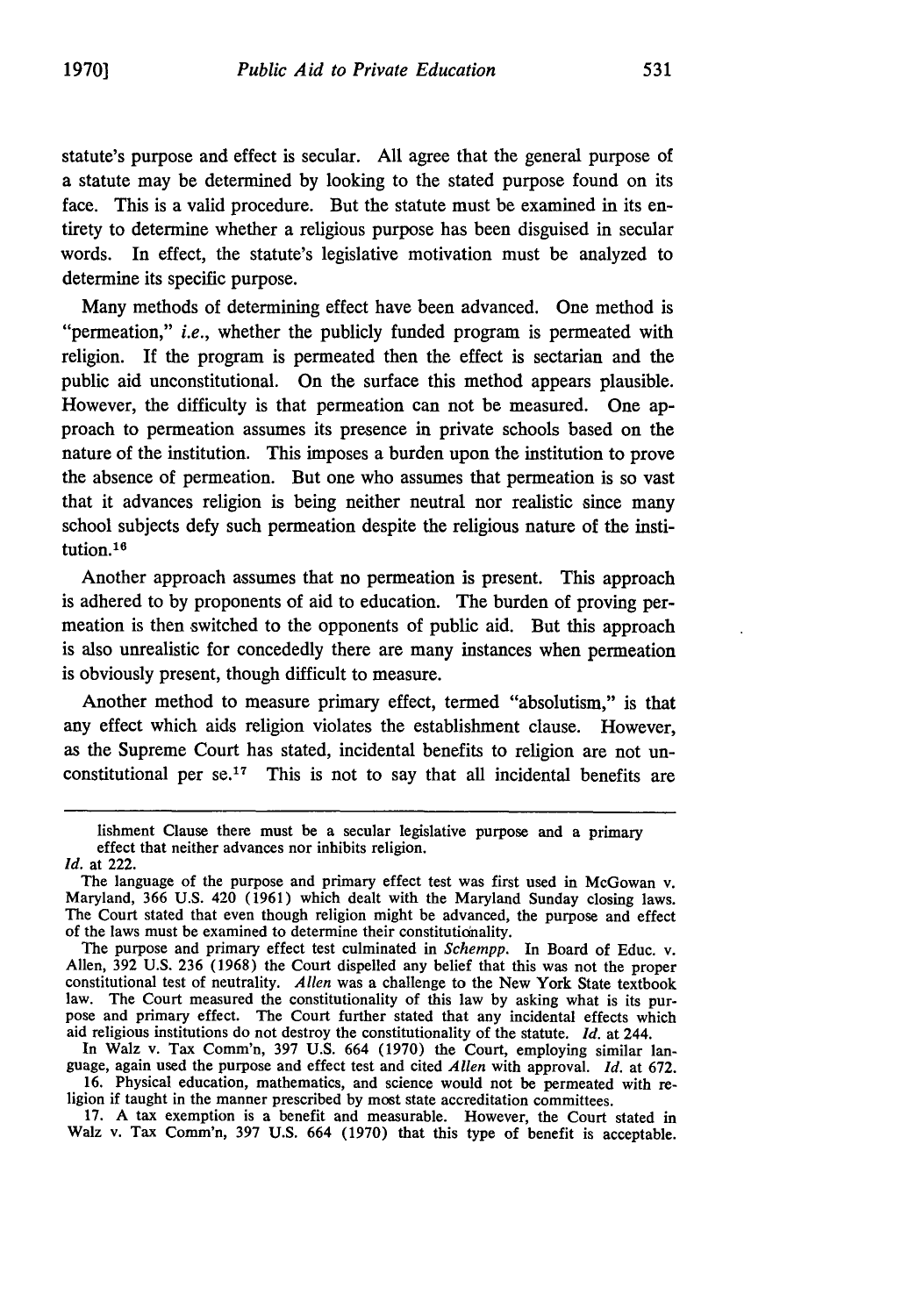constitutional as opponents of the absolutist theory argue. If the benefit advances a religious activity, it is unconstitutional per se.

The most logical method to determine effect is to examine the result of the government expenditures. If any religious activity is directly benefited, the effect is not secular but sectarian.<sup>18</sup> Religious activity is the keystone to this approach for the first amendment prohibits only the advancement of religious activity.<sup>19</sup> The secular activities of a church-related institution are-constitutionally speaking-irrelevant and can by advanced by public aid. Thus, the government may help finance private schools and still remain neutral. Through this method of determination the financial crisis in American education can be solved without violating the first amendment. In summary, the purpose and effect is determined by (1) an examination of the specific general purposes for which the aid is granted, and (2) an analysis of the resulting "benefit" to determine if the benefit goes to a religious activity. This test is hereafter referred to as the "purpose and religious benefit" test.

Although the purpose and primary effect test of *Schempp* applies to the establishment clause, the other "half" of the first amendment's religion clause should not be overlooked. To date the free exercise clause has been the "poor brother" of the two clauses receiving little attention from the Supreme Court.20 In the public aid to private schools cases this clause generally receives summary dismissal. However, the *Walz* decision added a new dimension to "effect" in both the free exercise and establishment clauses.

18. In his concurring opinion in Walz v. Tax Comm'n, 397 U.S. 664 (1970) Mr. Justice Brennan declares: "General subsidies of religious activities would, of course, constitute impermissible state involvement with religion." *Id.* at 690.

19. U.S. CONST. amend. I.

[It] is necessary in a free exercise case for one to show the coercive effect of the enactment as it operates against him in the practice of his religion. The distinction between the two clauses is apparent-a violation of the Free Exercise Clause is predicated on coercion while the Establishment Clause violation need not be so attended.

*Id.* at 223. In Board of Educ. v. Allen, 392 U.S. 236, 248-49 (1968) the Court reaffirmed this holding and quoted **the** *Schempp* case verbatim,

See discussion of absolutism note 11 *supra.* Another theory closely akin to the absolute theory is the "nature of the institution." Proponents of this theory simply look to the nature of the institution and if religious, the aid is unconstitutional. *Cf.* Bradfield v.<br>Roberts, 175 U.S. 291 (1899). This approach fails to recognize that the nature of an institution is less important than the advancement or inhibition of religion by public aid.

<sup>20.</sup> In Engel v. Vitale, 370 U.S. 421 (1962) the Court held that a free exercise claim rises and falls on a showing of direct governmental pressure. The governmental pressures which the free exercise clause prohibits are those which coerce a person to believe or disbelieve in a particular religion or in religion in general. *See* Torcaso v. Watkins, 367 U.S. 488, 495 (1961). Thus, in Abington School Dist. v. Schempp, 374 U.S. 203 (1963), the Court stated: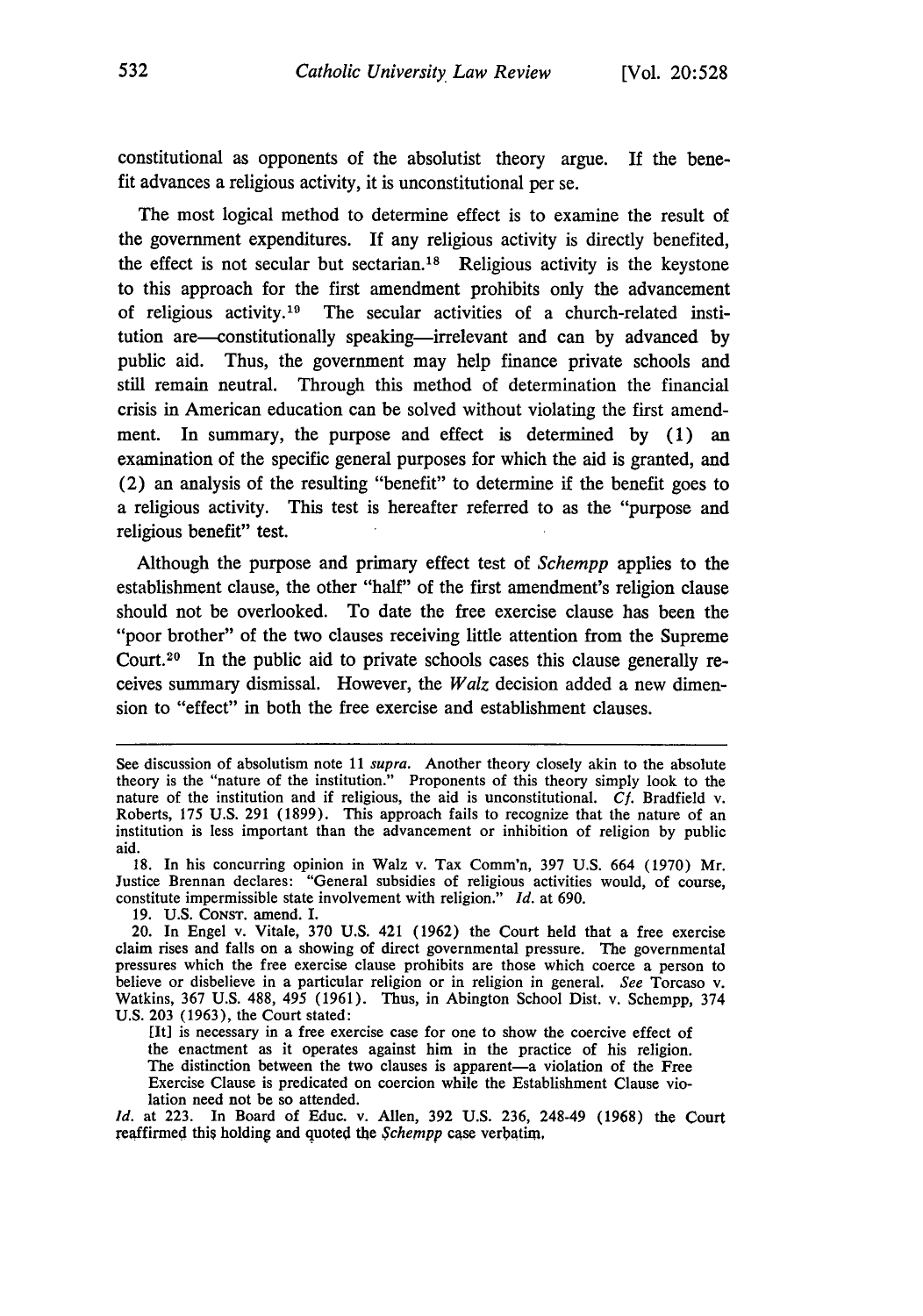#### Walz *and Entanglement*

In *Walz v. Tax Commissioner2'* the Supreme Court upheld that section of the New York Constitution granting tax exemption to property used exclusively for religious purposes.<sup>22</sup> The crux of the decision is that, even when government passes legislation applying to religious institutions, "[w]e must **...** be sure that the end result—the effect—is not an excessive government entanglement with religion."<sup>23</sup>

Opponents of public aid to private education contend that the "purpose and primary effect test" has been replaced by the "entanglement" test of *Walz.* They argue that the Court in *Walz* dropped primary effect and stated the second half of the test in terms of "entaglement." This is an erroneous interpretation of the *Walz* decision. The entanglement test serves a dual purpose. First, it does not replace the "effect" half of the *Schempp* test, but refines and carries it one step further. Secondly, it further determines when religion has been inhibited by government.

Prior to *Walz* the test for effect was: "Is it secular?" If secular, the public aid was constitutional. But this test only deals effectively with public monies given directly to private schools. This was not the case in *Walz,* since the aid given was a tax exemption. The "purpose and religious benefit" test cannot be used in a *Walz-type* situation due to the absence of affirmative public aid. In *Walz* the Court stated that the New York property tax exemption law24 had its origins in a secular legislative purpose, and that the end "effect" of the statute must not be excessive government entanglement.<sup>25</sup> A majority of the Court was able to find that this excessive entanglement did not result from the New York statute.<sup>26</sup> The Court noted that taxation unavoidably hurts and tax exemption necesarily helps religion.<sup>27</sup> Previous Supreme Court cases disputing religious property clearly indicate that the *Walz* entanglement test would be forthcoming. In effect, the *Walz* decision combined two doctrines that the Court had enunciated in the past: (1)

25. 397 U.S. at 674.

<sup>21. 397</sup> U.S. 664 (1970).

<sup>22.</sup> N.Y. CONsT. art. XVI, § 1 (1939) provides:

Exemptions from taxation may be granted only by general laws. Exemptions may be altered or repealed except those exempting real or personal property used exclusively for religious, educational or charitable purposes as defined **by** law and owned **by** any corporation or association organized or con- ducted exclusively for one or more of such purposes and not operating for profits.

<sup>23. 397</sup> U.S. at 674.

<sup>24.</sup> Art. XVI, § 1, of the New York State Constitution is implemented by N.Y. REAL **PROP. TAX** § 420(1) (McKinney Supp., 1970).

<sup>26.</sup> *Id.* at 673-74.

<sup>27.</sup> *Id.* at 676.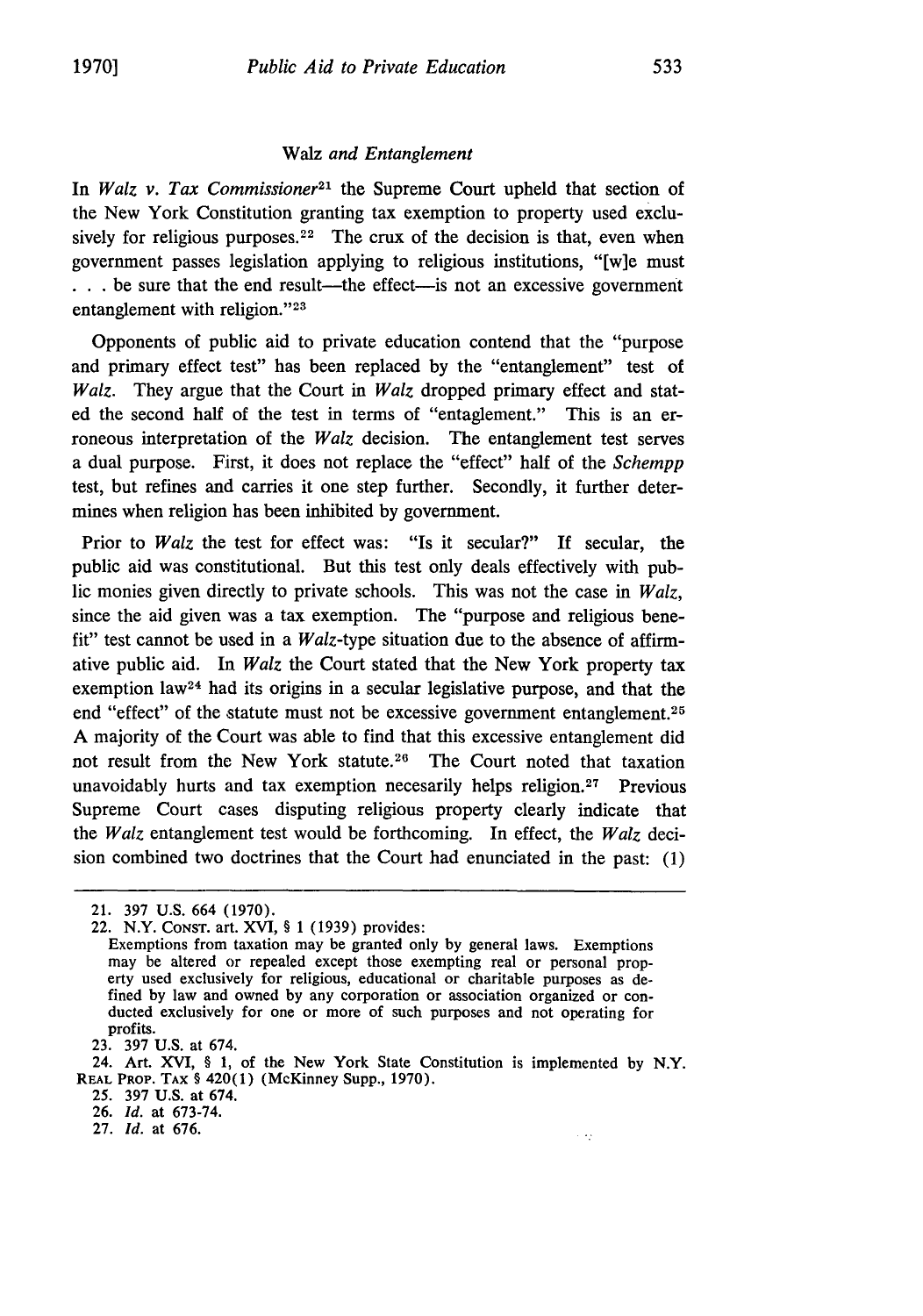the secular purpose and primary effect test of *Schempp,* and (2) the "no excessive involvement" guideline. <sup>28</sup>

While *Walz* used the purpose and primary effect analysis of *Schempp,* it redefined "effect" to read not "purpose and religious benefit" but rather "entanglement." This does not mean that the purpose and religious benefit test should be discarded. The entanglement test cannot replace the purpose and religious benefit test when dealing with affirmative public aid. <sup>29</sup>

The contribution of *Walz* to affirmative public aid is the placing of restrictions on the purpose for which public money is spent. No longer is it possible to look only to purpose and effect; now there is the additional concern for excessive governmenal entanglement with religion. In measuring effect prior to *Walz* the concern was only with religious activity. **If** such an activity was directly benefited by the public aid that aid was unconstitutional. **Af**ter *Walz* the test consists of a three-step process: (1) the statute must be investigated to determine its purpose, and if secular the initial requirement is satisfied, (2) a determination must be made of the effect of the aid as measured by the religious benefit test, and (3) the statute must be examined for excessive government entanglement. **If** all three conditions are met, the statute will not violate the establishment clause.

Opponents of public aid to private education cite language in *Walz* to support their contention that any governmental involvement in private schools is excessive and therefore unconstitutional.

Obviously a direct money subsidy would be a relationship pregnant with involvement and, as with most governmental grant programs, could encompass sustained and detailed administrative relationships for enforcement of statutory or administrative standards, but that is not this case.80

Opponents correctly state that any governmental entanglement with a religious activity is unconstitutional. This is what the Supreme Court is saying

30. 397 U.S. at 675,

<sup>28.</sup> In Presbyterian Church v. Hull Church, 393 U.S. 440 (1969) the Court held that in order to be consistent with first amendment principles civil courts cannot determine ecclesiastical questions in resolving property disputes. See also Maryland & Virginia Eldership of Churches of God v. Church of God, 396 U.S. 367 (1970) (Brennan, J., concurring).

<sup>29.</sup> If it did supplant the purposes and religious test entirely, the following anomalous situation would appear; the government could make a direct money grant to a private religious school for purposes of "education" and tion procedures be those used for other types of money grants to non-governmental institutions,  $e.g.,$  private anti-drug programs. The private religious school could, consistent with the entanglement test, then use the money for both secular and religious education. Clearly, the entanglement test requir "establishing" religion would then be present. Plainly, the entanglement test by itself cannot be effectively used in this fact situation. The Court must have intended the purpose and religious benefit test to survive *Walz.*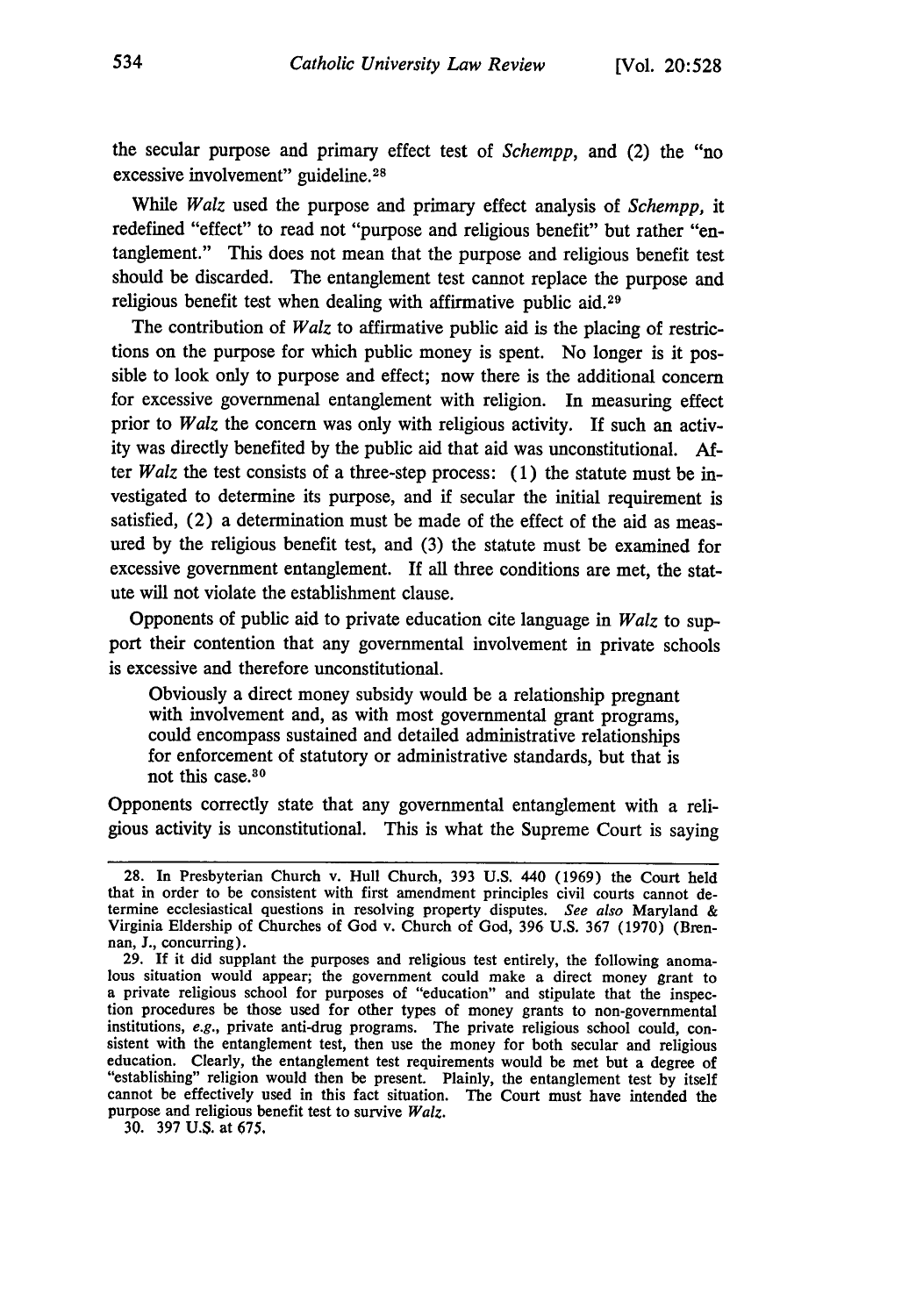in the above quote.<sup>31</sup> However, governmental entanglement with a secular activity is not unconstitutional per se. It is unconstitutional only when excessive. Government restrictions on the aid could be so excessive as to "inhibit" religion or so lax that religion is "established." Thus, *Walz* is not a departure from previous holdings, but rather preserves the fundamental distinction between affirmative aid to secular and religious activities.<sup>32</sup>

*Walz* also dealt with the application of the free exercise clause to the public aid question. *Engel v. Vitale33* held that a free exercise claim requires a showing of direct governmental pressure. This clause prohibits governmental pressure which coerces a person to believe or disbelieve in a particular religion or religion in general.34 Nowhere in *Walz* does the Court specifically apply the entanglement test solely to the free exercise clause. Nor does the Court discuss the free exercise clause apart from the establishment clause.35 Thus, the entanglement test should be applied to both the establishment and free exercise clauses.<sup>36</sup>

In *Walz* the Court was concerned that excessive governmental entanglement would inhibit the practice of religion. Such excessive entanglement could lead to that type of pressure which causes people to "disbelieve" in religion. Public aid to private schools could result in so much government entanglement through frequent inspections, unreasonable restrictions, and performing a substantial portion of critical administrative de-

To the extent that religious institutions sponsor the *secular activities* that this legislation is designed to promote, it is consistent with neutrality to grant them an exemption just as other organizations devoting resources to these projects received exemptions.

397 U.S. at 697 (emphasis added).

The Supreme Court has used this dichotomy to determine whether other legislation was constitutional. In Everson v. Board of Educ., 330 U.S. 1 (1947) the Court upheld the constitutionality of school busing for private school pupils, a secular activity. In McCollum v. Board of Educ., 333 U.S. **203** (1948) the Court struck down the Champaign County, Illinois, program which permitted religious groups to enter public schools and instruct public school pupils in religion. This is a religious activity. In the *Schempp* case the Court held violative of the first amendment the practice of beginning the school day with recitation of Bible verses-again, religious activity. In *Allen* the Court upheld New York's program of loaning textbooks for secular subjects to private school pupils-a secular activity.

**33. 370 U.S.** 421 **(1962).**

34. Torcaso v. Watkins, **367 U.S. 488,** 495 **(1961).**

**35.** The Court in *Walz* continually refers to both clauses and makes them seem as one. *See* **397 U.S.** at **667-69, 671.** As the Court said in *Schempp* "the two clauses may overlap." 374 **U.S.** at 222.

**36.** This conclusion has been reached in two district court decisions. Johnson v. Sanders, **319** F. Supp. 421 **(D.** Conn. **1970);** DiCenso v. Robinson, **316** F. Supp. 112 (D.R.I.), prob. juris. noted, **399 U.S. 918 (1970).**

<sup>31.</sup> The quotation is from a paragraph in the decision where the Court discusses tax exemptions vis-à-vis direct aid to religious activities.

<sup>32.</sup> In *Walz* Mr. Justice Harlan highlighted the dichotomy between religious and secular activities: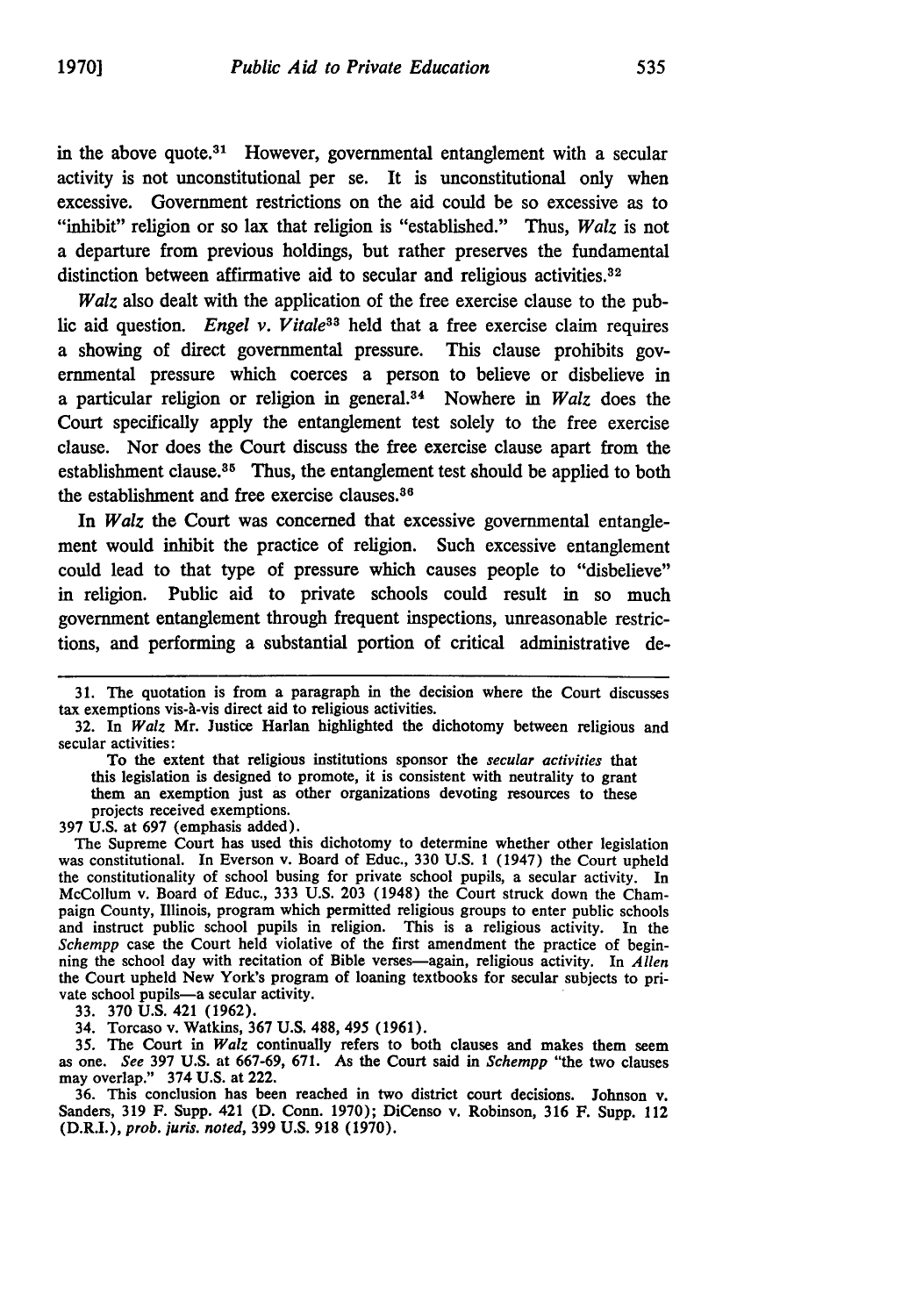cisions, that the private schools would be seriously inhibited in practicing their religion. There could also be such a degree of entanglement that "the school becomes 'public' for more purposes than the Church could wish"<sup>37</sup> thus, establishing religion. *Walz* questioned "whether the involvement is excessive, and whether it is a continuing one calling for official and continuing surveillance leading to an impermissible degree of entanglement."<sup>38</sup> The Court said "[t]he test is inescapably one of degree."<sup>39</sup> Although *Walz* provides no guidelines to measure this degree, the Court did state that "the very existence of the Religion Clauses is an involvement of sorts. **.. .**

The Court has stated that "if the State must satisfy its interest in secular education through the instrument of private schools, it has a proper interest in the manner in which those schools perform their secular educational function."'41 The Court has "confirmed the power of the States to insist that attendance at private schools, if it is to satisfy state compulsory-attendance laws, be at institutions which provide minimum hours of instruction, employ teachers of specified training, and cover prescribed subjects of instruction."<sup>42</sup> In addition, states have required private schools in order to qualify for certification or approval to provide certain courses of instruction in citizenship and assure that buildings conform to laws governing safety and sanitation. The state has a legitimate interest in all of these categories. To prohibit the government from legislating in a reasonable manner in these categories would be an infringement on its duty to provide all children a quality education.

The Supreme Court is indeed aware of the crisis in American education.

The court spoke hypothetically of what could happen in extreme instances. But we are not dealing with a hypothetical. The Connecticut statute provides money for stateapproved textbooks, which was allowed in *Allen.* In addition, the statute provides for supplementing the salaries of teachers of secular subjects. The court reads into the statute restrictions, controls, and fears which are not found in any literal reading of it. The court talks of the change in relationship between the state and private schools. However, the only new requirements of this law are: (1) to ensure no religion enters into those secular subjects for which textbooks are provided, and (2) to ensure money supplements do not aid religious instructors. These are reasonable requirements which do not lead to excessive entanglement.

38. 397 U.S. at 675.

39. *Id.* at 674.

40. *id.* at 670.

- 41. Board of Educ. v. Allen, 392 U.S. 236, 247 (1968).
- 42. *Id.* at 245-46.

<sup>37. 319</sup> F. Supp. 421 (D. Conn. 1970). In Johnson v. Sanders, a three-judge federal court held the Connecticut Non-Public School Secular Education Act, CONN. **GEN. STAT. ANN.** §§ 10-281a to 10-281v (Supp. 1970) unconstitutional. The court stated that the Connecticut law created government entanglement through its enforcement procedures which, if rigidly enforced, would inhibit religion to a degree violative of the free exercise clause; and if enforced in a cursory manner, misuse could result in the establishment of religion. In addition, the court stated that too much state control of private schools would result in the private schools becoming public in nature.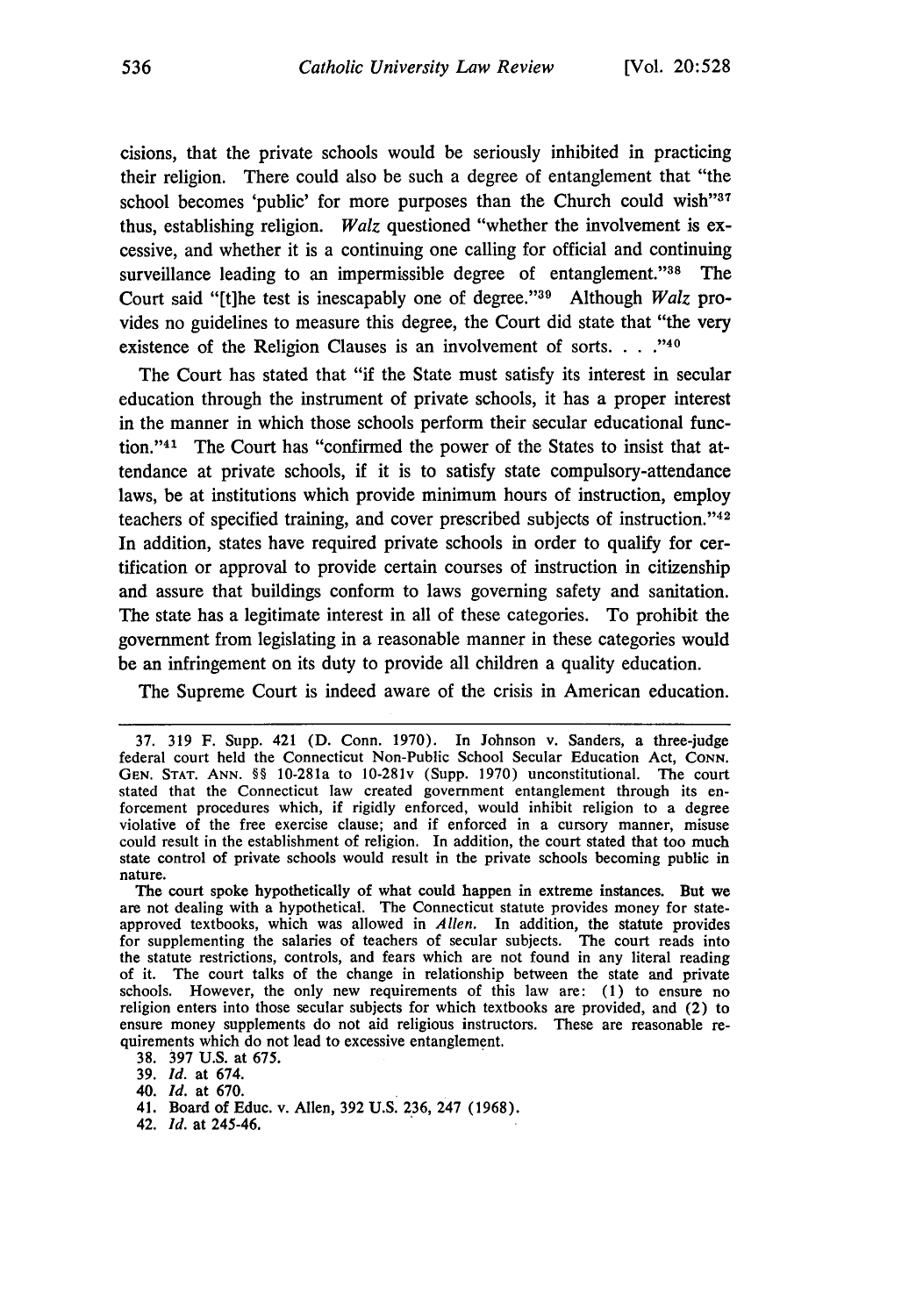In *Walz* the Court has already provided some assistance to the legal profession to guide it down that "tightrope" between the establishment and free exercise clauses.<sup>43</sup> By considering three cases which span the entire public aid question, the Court can provide further direction which will be of assistance in dealing with the American educational crisis.

#### *Applying the Test*

In *Tilton v. Richardson44* the petitioners challenged the constitutionality of Title **I** of the Higher Education Facilities Act of **1963. <sup>4</sup> "** In their complaint the petitioners state that the statute results in an unconstitutional award of federal grants to four Connecticut church-related colleges. <sup>46</sup> Nevertheless, the three judge district court declared the statute constitutional.

In *DiCenso v. Robinson<sup>47</sup>* the issue was the constitutionality of Rhode Island's Salary Supplement Act<sup>48</sup> which appropriates state funds for a 15 percent salary supplement for eligible teachers in non-public elementary schools. Only those teaching state-approved subjects are eligible. Moreover, the teachers **had** to use public school materials and could not teach religious courses. *DiCenso* differs from *Tilton* in two respects: **(1)** the subject was elementary and secondary schools, which tend to be more religious than universities, and (2) the aid was indirect, *i.e.,* given through the teachers. The Rhode Island District Court declared this statute unconstitutional.

The third case, *Lemon v. Kurtzman*,<sup>49</sup> considered the constitutionality of the Pennsylvania Nonpublic Elementary and Secondary Education Act.50 This Act empowers the State Superintendent of Public Instruction to contract with private schools for the purchase of secular educational services-all teacher's salaries, secular state-approved textbooks, and classroom materials. The revenue for this Act is raised **by** a state tax on admission fees to horse races.<sup>51</sup> The lower court upheld the constitutionality of this Act.

The initial step in the first amendment test is secular purpose. In all three

<sup>43.</sup> With all the risks inherent in programs that bring about administrative relationships between public education bodies and church-sponsored schools, we have been able to chart a course that preserved the autonomy and freedom of religious bodies while avoiding any semblance of established religion. This is a 'tight rope' and one we have successfully traversed.

**<sup>397</sup> U.S.** at **672.**

<sup>44.</sup> **312** F. Supp. **1191 (D.** Conn.), *prob. juris. noted,* **399 U.S.** 904 **(1970).**

<sup>45. 20</sup> **U.S.C.** §§ **701-21, 751-58** (Supp. V, **1970).**

<sup>46.</sup> Fairfield University, Sacred Heart University, Albertus Magnus College, and Annhurst College.

<sup>47.</sup> **316** F. Supp. 112, *prob. juris. noted,* **399 U.S. 918 (1970).**

<sup>48.</sup> R.I. **GEN.** LAws **ANN.** § **16-51-3** (Supp. **1969).**

<sup>49.</sup> **310** F. Supp. **35 (E.D.** Pa.), *prob. juris. noted,* **397 U.S.** 1034 **(1970).**

**<sup>50. 24</sup> PA. STAT. §§ 5601-09 (Supp. 1969). 51.** *Id. §* **5606.**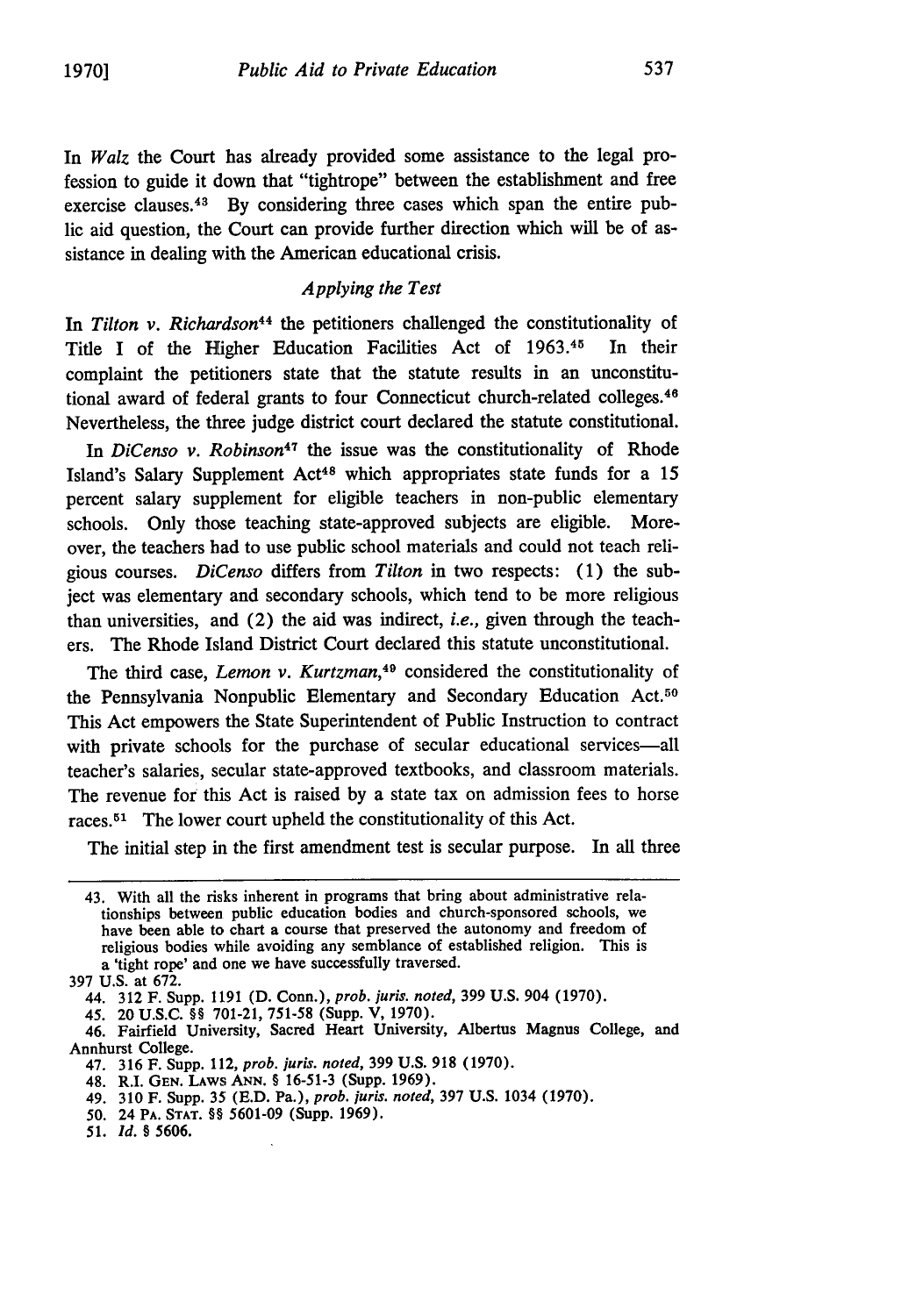cases the lower courts looked to the face of the challenged statutes to determine general purpose and in all three found the purpose secular.

The second step is measuring effect. In *Tilton and Lemon* the courts found the effects secular. In *DiCenso* the court found the Rhode Island statute had two effects: (1) aiding the quality of secular education in the state's private schools, and (2) giving significant aid to a religious enterprise.52 In *Tilton,* the federal money was spent to construct non-religiously oriented buildings. No religious exercises could be held therein. The benefit was to a secular activity, not religious, and the second step in the test was satisfied. In *Lemon* the court found that the state money was spent solely for secular subjects. Since only non-religous subjects received the aid, no religious activity was directly benefited. 53 The *DiCenso* court found the Rhode Island statute had the effect of aiding a religious enterprise. However, the general purpose of the statute was to raise the quality of teachers in private schools and the specific purpose was to boost their salaries to put them on a parity with public schools. No religious activity was directly benefited and the statute's effect was secular. <sup>54</sup>

The final step of the test is excessive governmental entanglement. Speaking in terms of affirmative public aid governmental entanglement in a religious activity is per se excessive. The same entanglement in a secular activity is not unconstitutional per se, but must be measured. To be considered "excessive" it must substantially exceed that degree of entanglement which the state normally has in this area. This is the proper entanglement test for the the first amendment.

The *Tilton* case concerned federal aid to colleges for secular activities Entanglement created by enforcement procedures can violate the establishment clause by being so pervasive that the private school becomes de facto public. Entanglement can also be so pervasive that it inhibits the practice of religion in violation of the free exercise clause. In addition, the administrative controls and procedures enforcing a public aid to private education statute can be so minimal as to amount to no control at all. This lack of control could result in the use of public funds for either secular or religious activities. This is plainly "establishing" religion. The enforcement procedures of the Higher Education Act are neither excessive nor minimal. Section 751 (a) (2) of the Act provides, *inter alia,* that no sectarian instruction, religious worship, or program of a divinity school may be carried on in a

<sup>52.</sup> DiCenso v. Robinson, 316 F. Supp. 112 (D.R.I. 1970).

*<sup>53.</sup> See* discussion *supra* note 52.

<sup>54.</sup> As the Court held in *Allen,* an effect which has a possible incidental benefit to religion is constitutionally irrelevant. 392 U.S. at 244-45.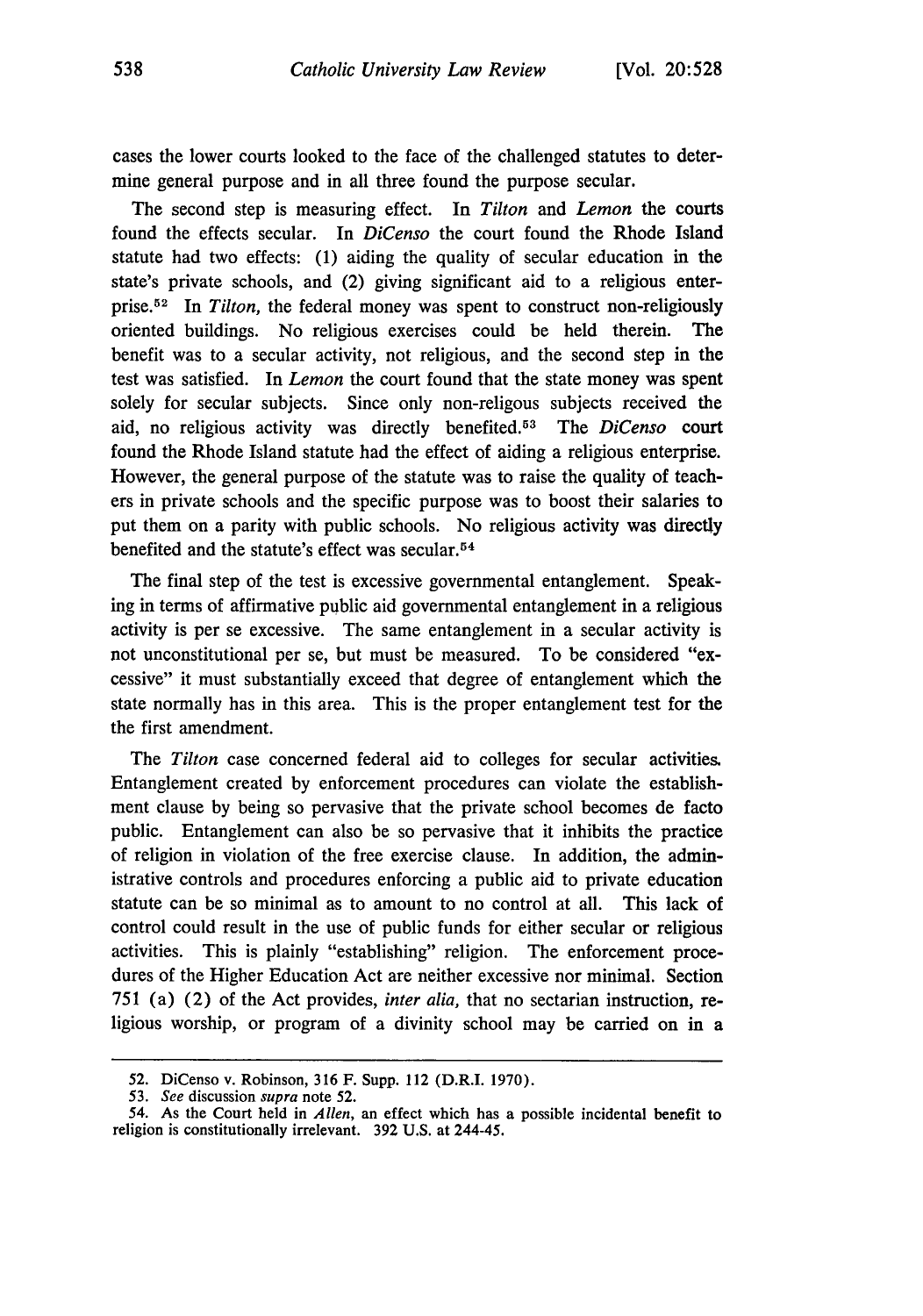building constructed under the Act. This section is enforced by a state agency created under Title I of the Act.<sup>55</sup> An Act providing public money for the construction of educational buildings and necessarily requiring that no religion be practiced therein is constitutional. The Act, by prohibiting religion in the university buildings, would inhibit religion were other non-publicly funded buildings not available on campus for the instruction and practice of religion. The same statute applied to private elementary and secondary schools would unconstitutionally inhibit the practice of religion. No religion could be taught or practiced therein and no other buildings would be immediately available.

In *DiCenso* the public funds of Rhode Island were granted only to those teaching secular subjects. This is not aid to a religious activity hence, the governmental entanglement is not unconstitutional per se. The quesion then is the degree of entanglement. The requirements of the statute are neither too pervasive nor too stringent to result in a de facto public school or the inhibition of religion. However, the controls are plentiful enough to prevent the Rhode Island funds from being used for religious activities. The Act regulates an area of legitimate state interest—teacher qualification.<sup>56</sup> These requirements are reasonable in every respect. Consequently, this Rhode Island statute cannot be said to establish or inhibit religion.

Lemon regulates a legitimate state of interest—secular education. The controls built into the Pennsylvania statute apply to secular education and do not inhibit the free exercise of religion.<sup>57</sup> The statute only aids secular education. Is the entanglement so great that what remains is a public school within the shell of a private school? The amount of aid given to private schools by this Pennsylvania statute is as great as a government can constitutionally provide. Any further aid would support the argument that the private school is essentially public. The grants and controls reasonably regulate a legitimate interest—teacher's salaries and textbooks and classroom materials—while ensuring quality education to their pupils.

#### *Conclusion*

According to the Supreme Court the Constitution requires that the govern-

<sup>55. 20</sup> U.S.C. § 715(a) (Supp. V, 1970).

<sup>56.</sup> The Act provides that before a teacher is eligible for salary supplements the state commissioner of education shall be satisfied that the teacher: (1) teaches in grade one to eight and only those subjects reuired to be taught by state law, (2) has a state teaching certificate, (3) meets the minimum salary standards for public schools, (4) is using public school teaching materials, and (5) does not teach religion and signs a statement in which he promises not to teach a course in religion while receiving a salary supplement. *See* R.I. **GEN.** LAWS ANN. *§* 16-51-3 (Supp. 1969).

*<sup>57.</sup> See* discussion *supra* note 52.